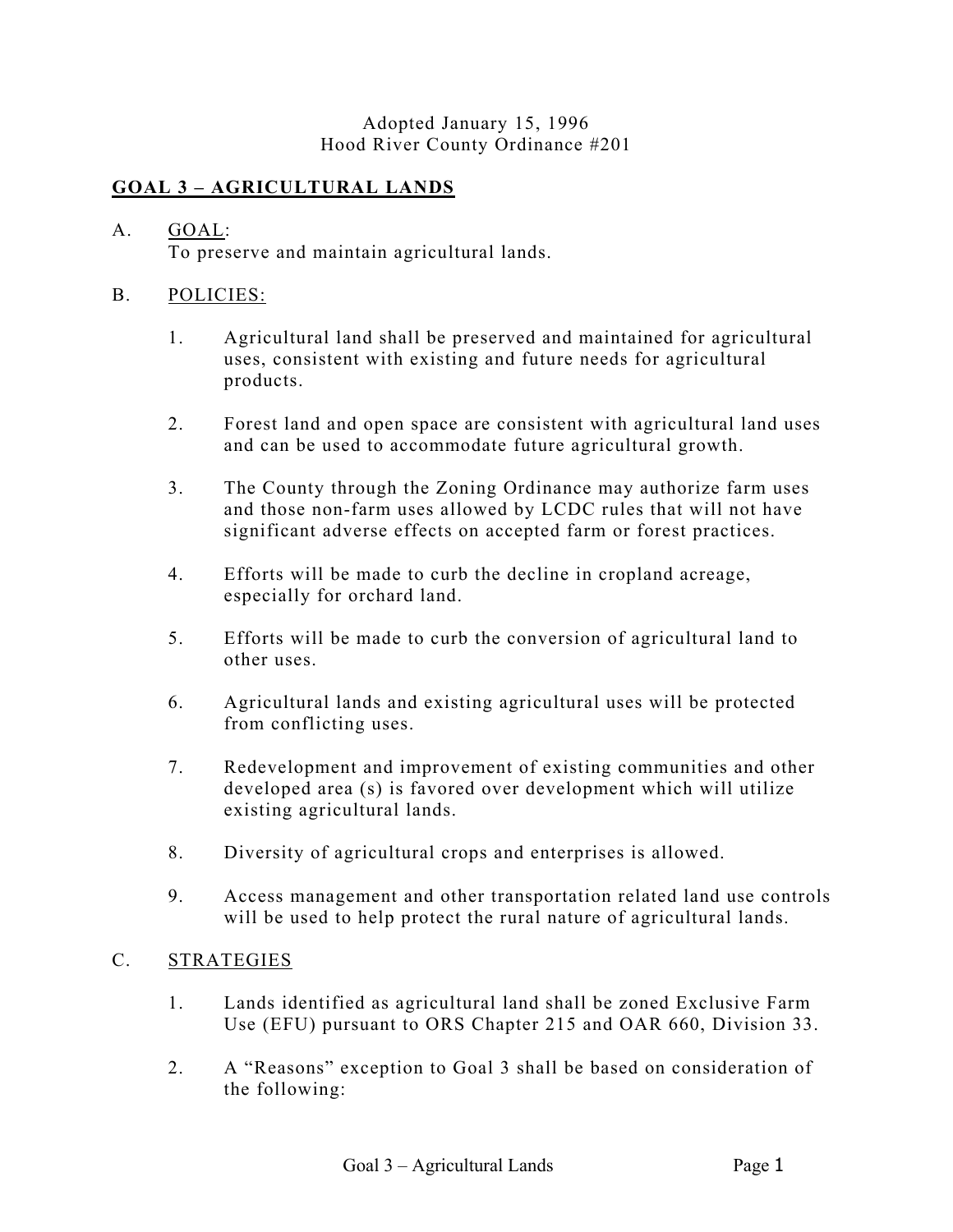- a. Reasons justify why the applicable goal should apply;
- b. Areas which do not require a new exception which cannot reasonably accommodate the use;
- c. The environmental, energy, social and economic consequences are not significantly greater than at other areas.
- d. The proposed uses are compatible with other adjacent uses.
- e. The retention of :
	- i. Class I, II, III and IV soils;
	- ii. The better soils in comparison; and
	- iii. Tree fruit acreage.
- 3. Agricultural land is defined as: Land of predominantly Class I, II, III, and IV soils as identified in the Soil Survey of Hood River County prepared by the USDA, Soil Conservation Service, January, 1981, and other lands which are suitable for farm use taking into consideration soil fertility, suitability for grazing, climatic conditions, existing and future availability of water for farm irrigation purposes; existing land use patterns, technological and energy inputs required, or accepted farming practices. Lands in other classes which are necessary to permit farm practices to be undertaken on adjacent or nearby lands shall be included as agricultural land in any event.

Land in capability classes other than I-IV that is adjacent to or intermingled with lands in capability classes I-IV within farm unit, shall be inventoried as agricultural lands even though this land may not be cropped or grazed. Agricultural land does not include land when acknowledged urban growth boundaries or land within acknowledged exception areas for Goal 3 or 4.

More detailed soil data to define agricultural land may be used if such data permits achievement of Goal 3.

- 4. Agricultural land shall be identified as it is defined in Goal 3, when designating zoning and when processing specific proposals.
- 5. Some steep hillsides may be suitable as agricultural land.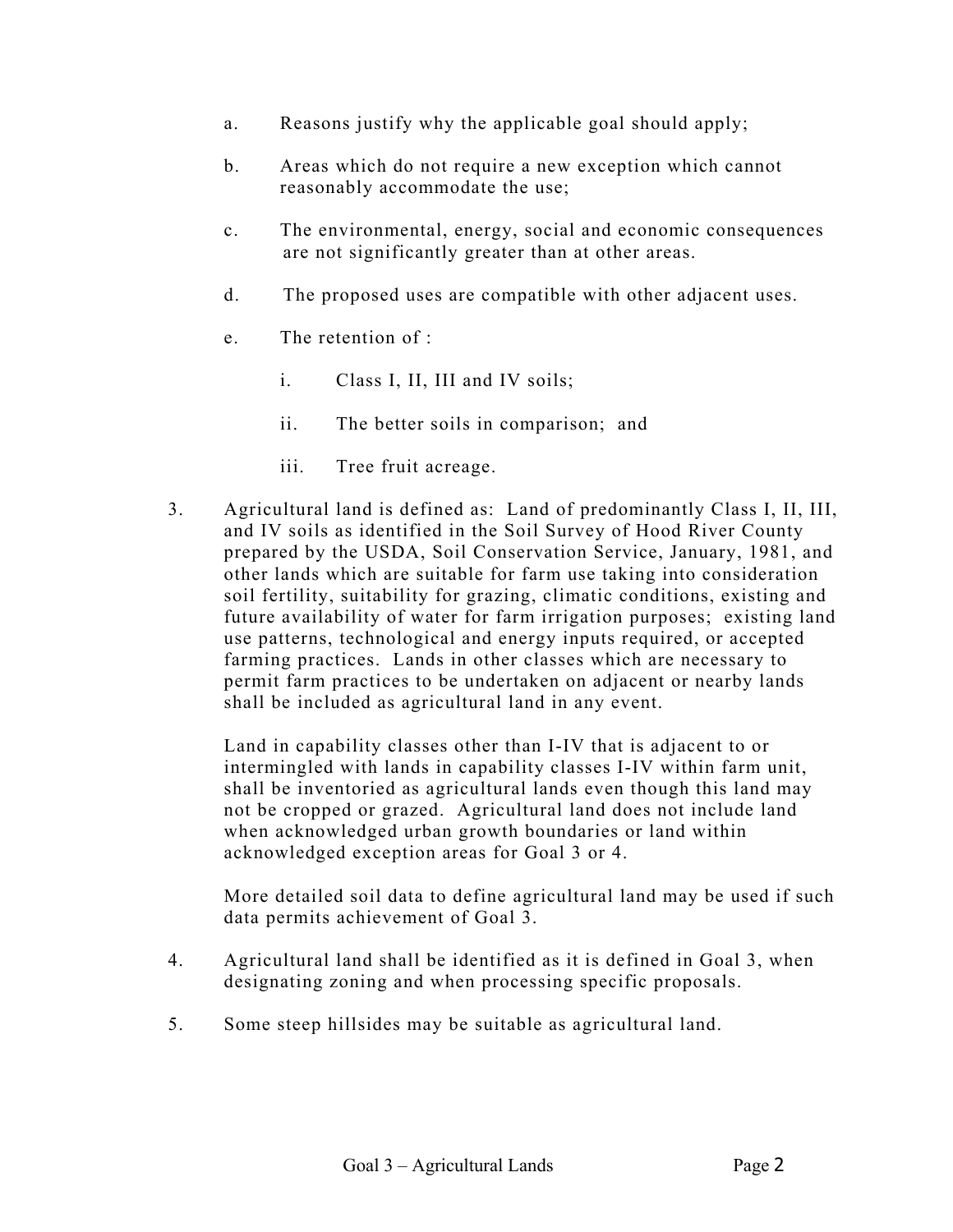- 6. The Floodplain Zone and Environmental Protection Zone shall be considered as overlay zones whenever they are adjacent to EFU zoned lands. In such instances, the base zone shall be the EFU Zone.
- 7. Value added farm products should be provided for because of their contribution to the County Ag economy.
- 8. Forest land that has been converted to farm use should be considered for a plan and zone change to EFU.
- 9. Farm-related uses designed to sort, box and store (i.e., cold storage and packing) agricultural products, if in conjunction with an onpremise farm use are considered as a farm use and are permitted.
- 10. Equine facilities are considered as a farm use and are permitted in the EFU Zone if siting standards are met.
- 11. Zoning applied to agricultural land shall limit uses which can have significant adverse effects on agricultural and forest land, on farm and forest uses, or on accepted farming or forest practices.
- 12. Farm dwellings, non-farm dwellings, and non-farm uses are not permitted outright and shall only be approved if adopted criteria are met.
- 13. Non-farm uses permitted by the State statutes and rules shall be minimized to allow for maximum agricultural productivity.
- 14. Buffers, deed notices, conditions of approval, restrictions or prohibitions on the encroachment of non-farm uses, and consideration of cumulative effects should be used to minimize land use conflicts.
- 15. Non-farm uses should be denied if conditions of approval which are necessary to mitigate conflicts cannot be created or reasonably enforced.
- 16. When a provision of the Comprehensive Plan pertaining to a non-farm use is open to interpretation, the more restrictive interpretation should be used.
- 17. Due to factors inherent in the County's farm lands, the creation of additional non-farm parcels is discouraged and shall only be approved under very limited circumstances as specified in the Zoning Ordinance.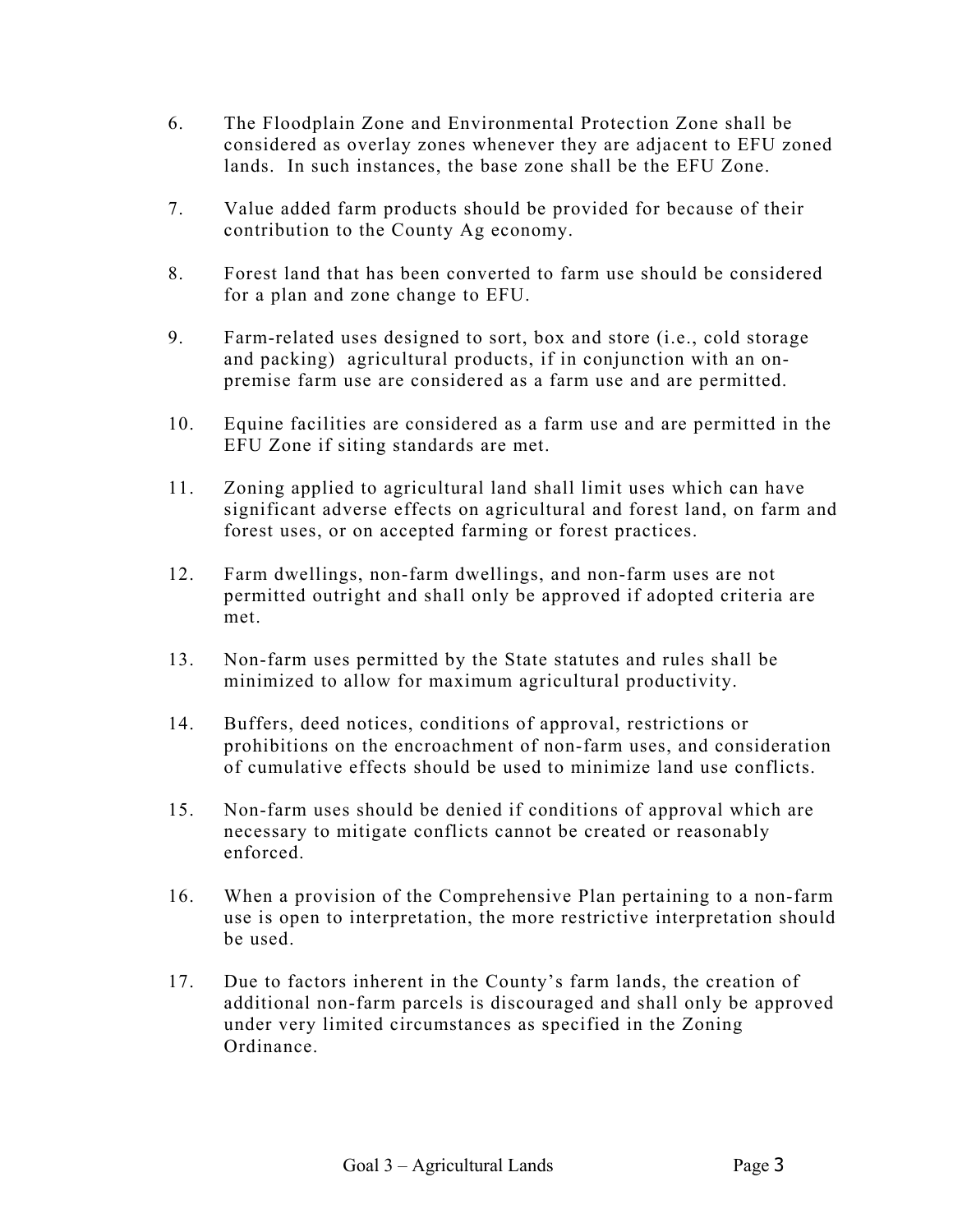- 18. The EFU Zone has been protected with even greater restrictions on non-farm uses that required by the State, to assure protection of agricultural lands which play such an important role in the County's economy.
- 19. Land uses must meet both State and County provisions regarding EFU lands.
- 20. Urban growth should be separated from agricultural land by transitional areas of open space.
- 21. Plans providing for the preservation and maintenance of farm land for farm use should consider as a major determinant the carrying capacity of the air, land and water resources of the planning area. The land conservation and development actions provided for by such plans should not exceed the carrying capacity of such resources.
- 22. The County supports the "Right to Farm" clause as it is stated in the County Background Report. The clause shall be included in Article 7 – EFU Zone to serve as a notice.
- 23. High Value Farmland (HVF) is defined as:
	- a. Land in a tract composed predominantly of soils that are irrigated and classified prime, unique , Class I or Class II; and
	- b. Tracts growing specified perennials as demonstrated by the most recent aerial photography of the agricultural Stabilization and Conservation Service of the United States Department of Agriculture taken prior to November 54, 1993, or by the aerial photography taken by the Western Aerial Corporation on May 28, 1995; and
	- c. Small blocks of land surrounded or nearly surrounded by HVF that are designated during the mapping of such land.
- 24. Lot of Record dwelling are a non-farm use. Such provisions are intended to provide certain owners of less productive land an opportunity to build a dwelling on their land.
- 25. Pre-existing dwellings that are to be replaced on a completely different site shall comply with setbacks and buffer requirements.
- 26. Golf courses approved by the Board of Commissioners and constructed at the time of adoption of this ordinance should be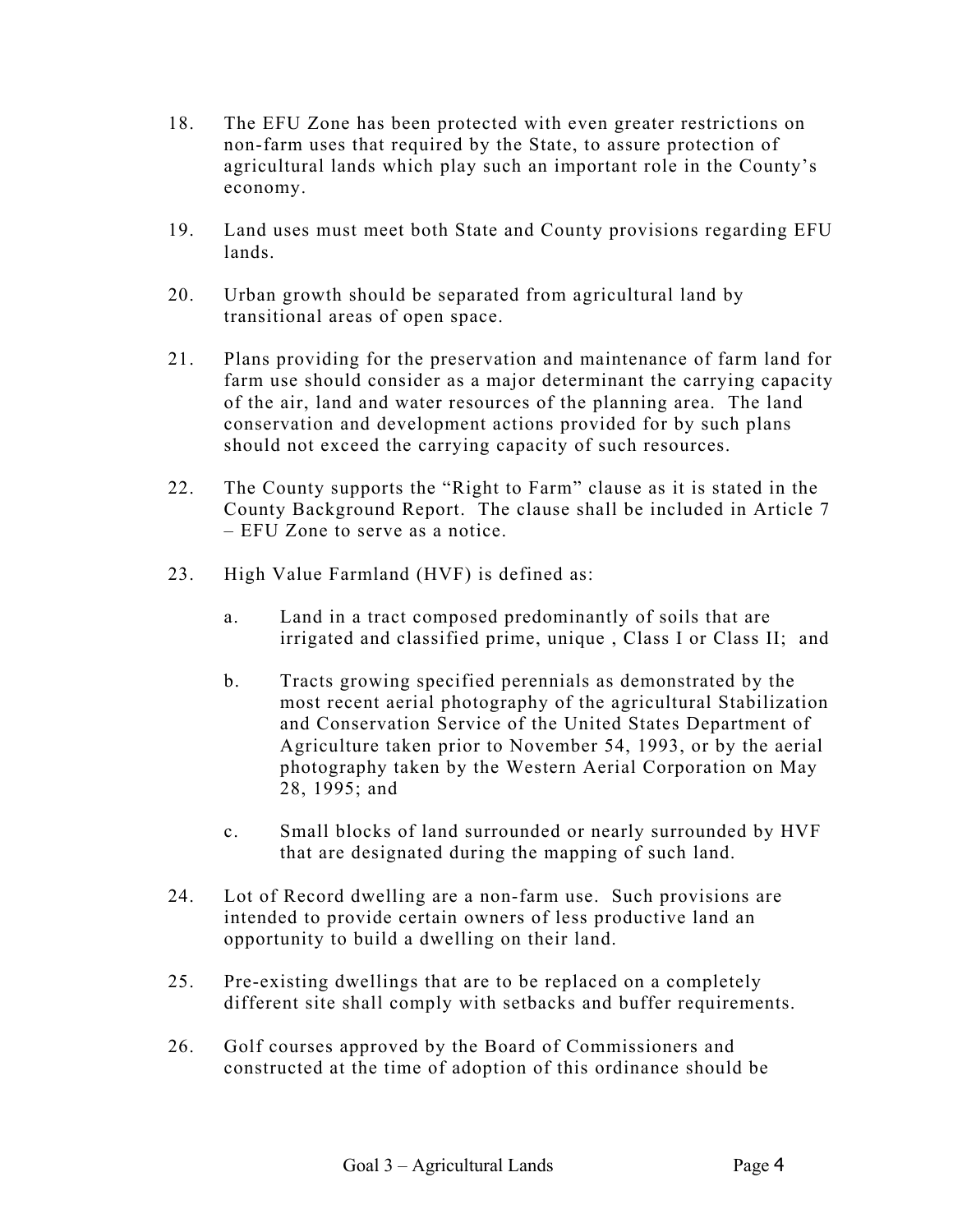provided for by the Comprehensive Plan regardless of any restrictions due to the HVF designation.

- <span id="page-4-0"></span>27. Destination resorts are listed as a prohibited use in the EFU Zone because there is not any EFU zoned land that would meet State Siting criteria.
- 28. The minimum parcel size in the Exclusive Farm Use Zone shall be 80 acres, unless the County adopts a lower minimum that is approved by the LCDC. The minimum parcel size shall be appropriate for maintaining the existing commercial agricultural enterprise within the area.
- 29. Services that need to pass through agricultural lands shall not be connected with any use that is not allowed under State statutes or rules, and shall be limited in capacity to serve specific service areas and identified needs. Such services shall comply with State law and County Goal 11.
- 30. Extensions of sewer and water and other public services into designated agricultural areas shall be designed to accommodate the needs of farm and related uses agricultural, farm and non-farm uses allowed by State statutes and rules.
- 31 Extension of new sewer trunk lines into areas designated "Farm" on the Plan Map shall not be allowed without prior approval by the Planning Commission. At a minimum, the following criteria must be met: (a) the sewer line is necessary to correct a state documented health hazard;; or (b) extending the sewer line through an area designated "Farm" is the only reasonable means of providing sewer service to a justified exception area which lies within the boundaries of a legally created sewerage entity and which is designated for residential, commercial, industrial, or light industrial on the plan Map; and (c) the proposed facilities are shown to be ;appropriate for and limited to the exception area. Assessments and levies for sewer service land designated "Farm" by the County shall comply with \*ORS 308.401.

 $\overline{a}$ 

<sup>∗</sup> ORS 308.401:

<sup>(1)</sup> Except as otherwise provided in subsection (2) of this section, the assessments and levies of the following taxing units and special districts shall not be imposed while such lands remain qualified for special assessment for farm use under ORS 308.370 (1):

<sup>(</sup>a) Sanitary districts formed under ORS 450.005 to 450.245.

<sup>(</sup>b) Domestic water supply districts formed under ORS chapter 264.

<sup>(</sup>c) Water supply authorities and sanitary authorities formed under ORS 450.675 to 450.980

<sup>(2)</sup> Subsection (1) of this section does not apply to:

<sup>(</sup>a) Benefit assessments or special ad valorem tax levies imposed prior to October 5, 1973